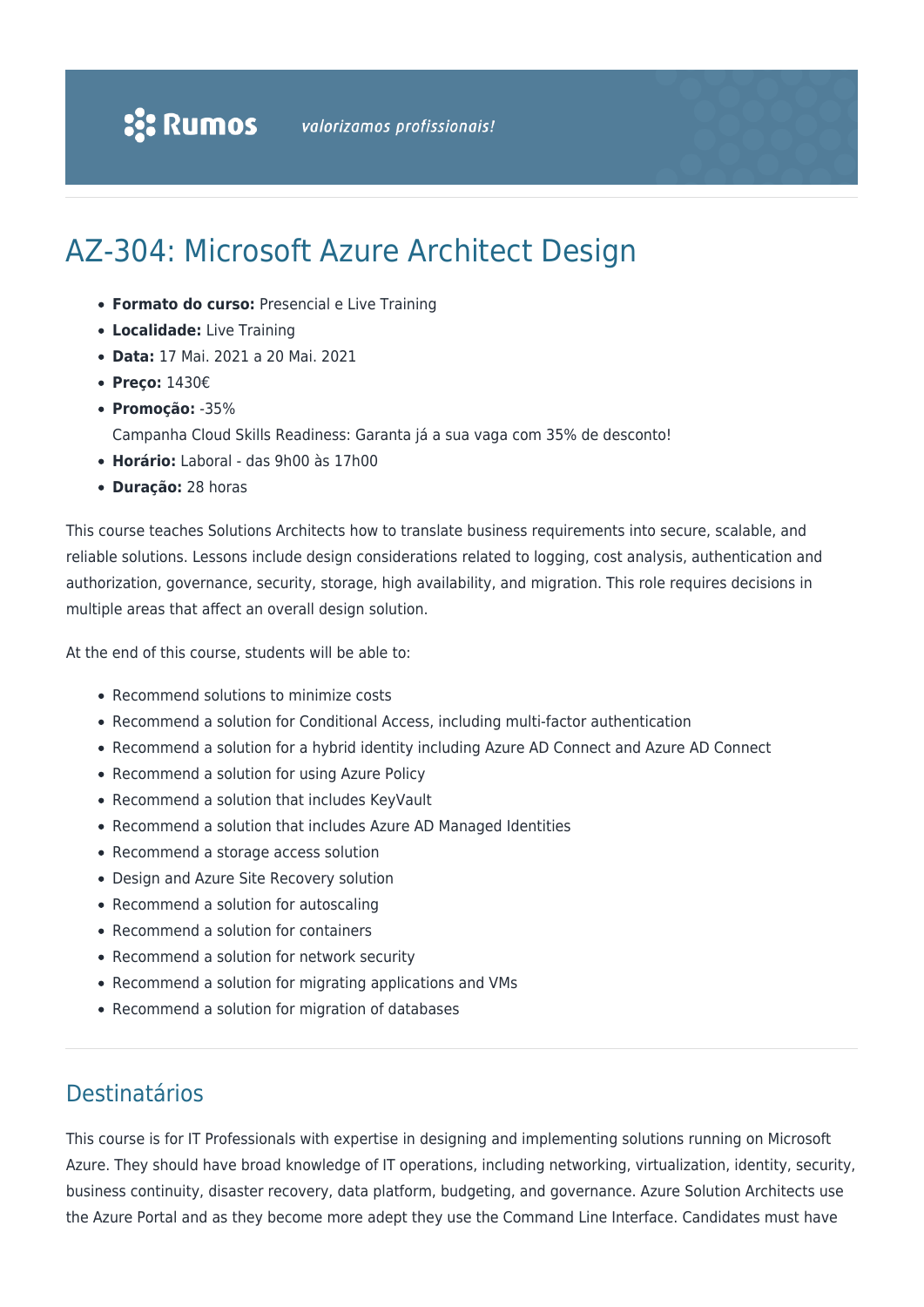expert-level skills in Azure administration and have experience with Azure development processes and DevOps processes.

## Pré-requisitos

Successful Azure Solution Architects start this role with experience on operating systems, virtualization, cloud infrastructure, storage structures, and networking.

- Understanding of on-premises virtualization technologies, including: VMs, virtual networking, and virtual hard disks.
- Understanding of network configuration, including TCP/IP, Domain Name System (DNS), virtual private networks (VPNs), firewalls, and encryption technologies.
- Understanding of Active Directory concepts, including domains, forests, domain controllers, replication, Kerberos protocol, and Lightweight Directory Access Protocol (LDAP).
- Understanding of resilience and disaster recovery, including backup and restore operations.

### Programa

#### **Design for Cost Optimization**

- Recommend Solutions for Cost Management
- Recommended Viewpoints for Minimizing Costs

#### **Design a Solution for Logging and Monitoring**

- Azure Monitoring Services
- Azure Monitor

#### **Design Authentication**

- Recommend a Solution for Multi-Factor Authentication
- Recommend a Solution for Single-Sign On (SSO)
- Five Steps for Securing Identity Infrastructure
- Recommend a Solution for a Hybrid Identity
- Recommend a Solution for B2B Integration

#### **Design Authorization**

- Infrastructure Protection
- Recommend a Hierarchical Structure for Management Groups, Subscriptions and Resource Groups

#### **Design Governance**

- Recommend a Solution for using Azure Policy
- Recommend a Solution for using Azure Blueprint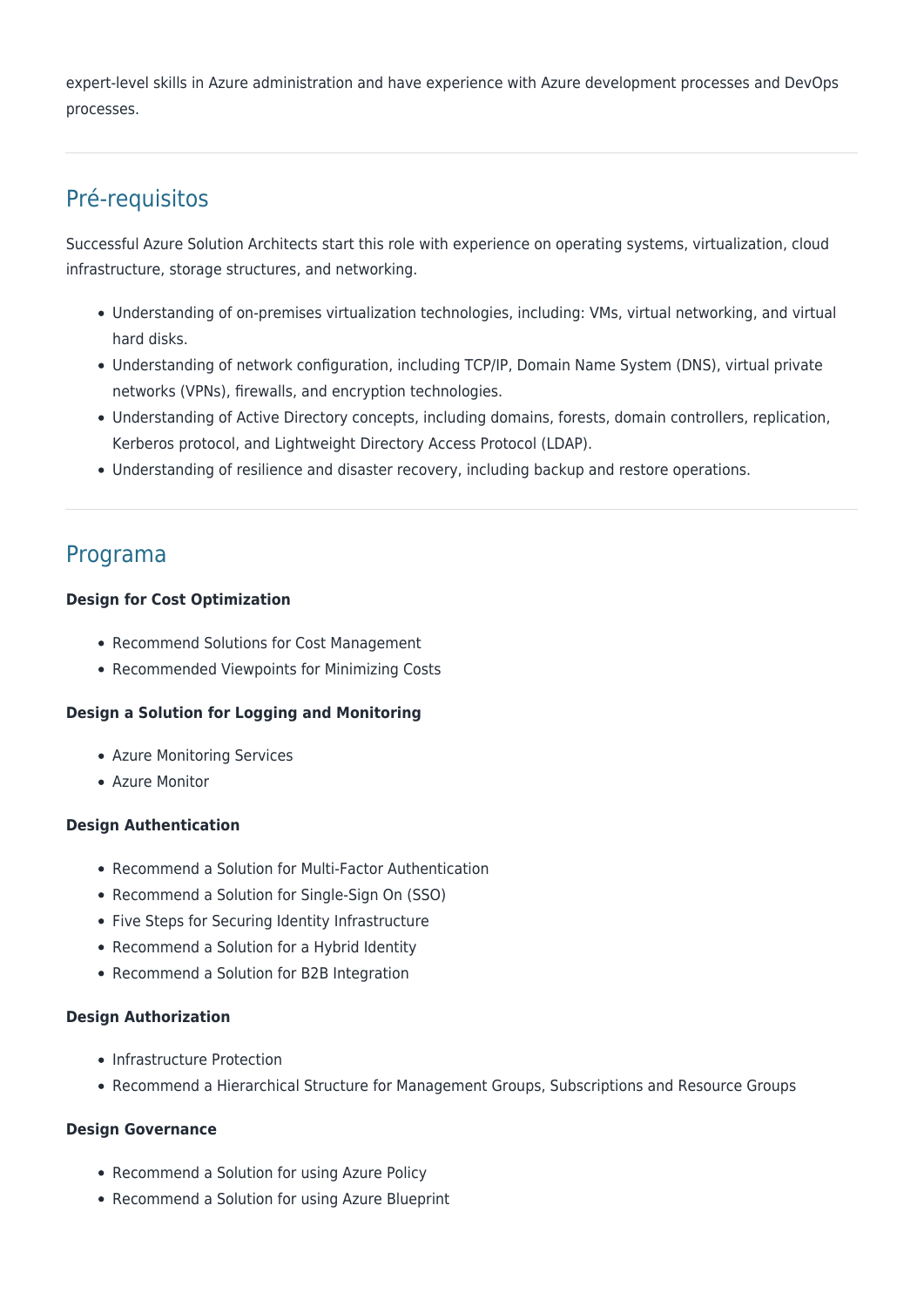#### **Design Security for Applications**

- Recommend a Solution using KeyVault
- Recommend a Solution using Azure AD Managed Identities

#### **Design a Solution for Databases**

- Select an Appropriate Data Platform Based on Requirements
- Overview of Azure Data Storage
- Recommend Database Service Tier Sizing
- Dynamically Scale Azure SQL Database and Azure SQL Managed Instances
- Recommend a Solution for Encrypting Data at Rest, Transmission, and In Use

#### **Design Data Integration**

- Recommend a Data Flow
- Recommend a Solution for Data Integration

#### **Select an Appropriate Storage Account**

- Understanding Storage Tiers
- Recommend a Storage Access Solution
- Recommend Storage Management Tools

#### **Design a Solution for Backup and Recovery**

- Recommend a Recovery Solution for Hybrid and On-Premises Workloads
- Design and Azure Site Recovery Solution
- Recommend a Solution for Recovery in Different Regions
- Recommend a Solution for Azure Backup Management
- Design a Solution for Data Archiving and Retention

#### **Design for High Availability**

- Recommend a Solution for Application and Workload Redundancy
- Recommend a Solution for Autoscaling
- Identify Resources that Require High Availability
- Identify Storage Tpes for High Availability
- Recommend a Solution for Geo-Redundancy of Workloads

#### **Design a Compute Solution**

- Recommend a Solution for Compute Provisioning
- Determine Appropriate Compute Technologies
- Recommend a Solution for Containers
- Recommend a Solution for Automating Compute Management

#### **Design a Network Solution**